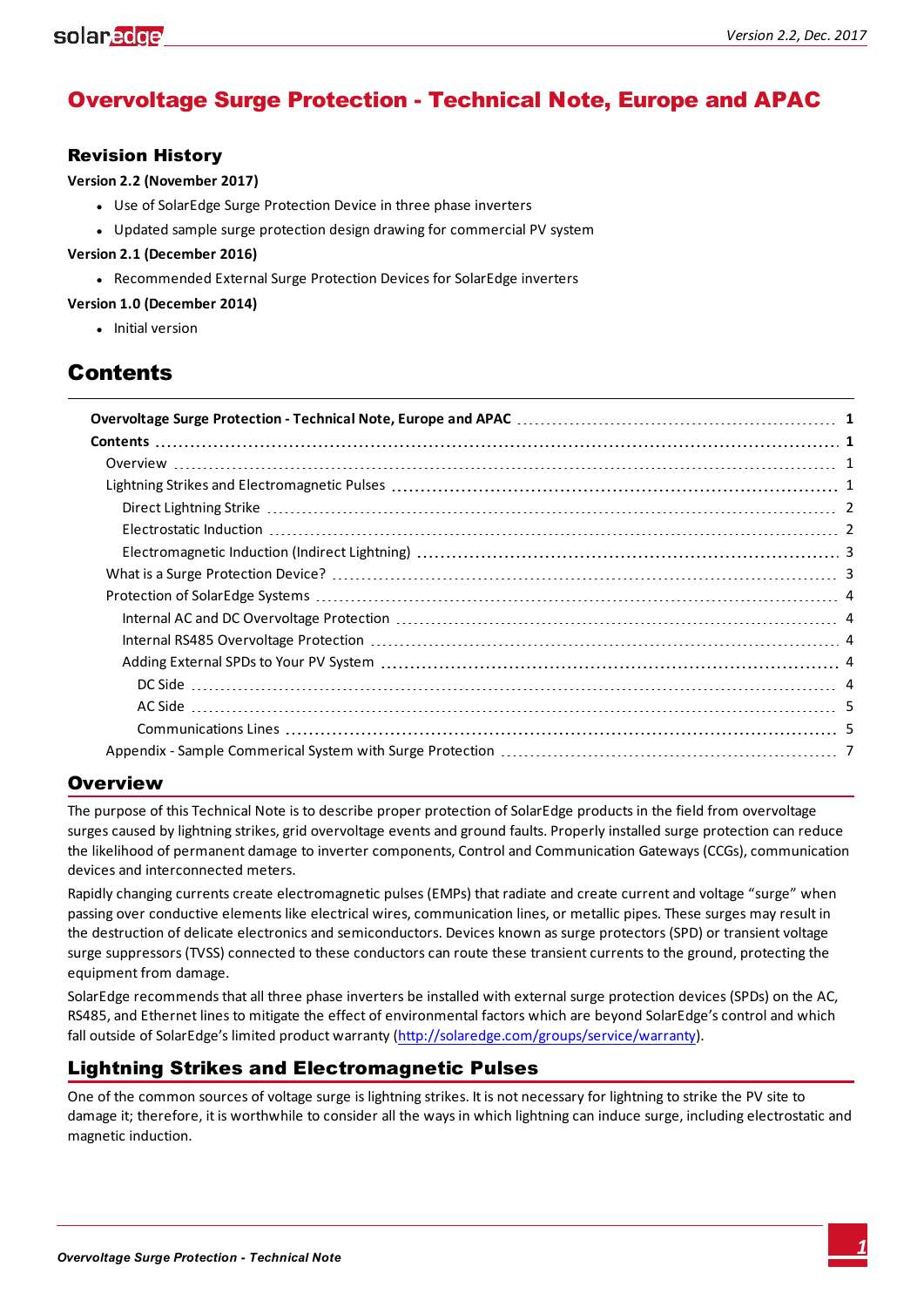## <span id="page-1-0"></span>Direct Lightning Strike

Direct lightning strike energy is enormous, and a surge protector alone cannot protect the stricken instruments. External protection is required to attract the lightning and redirect it to the ground, during which SPDs only absorb residual energy. External protection equipment includes lightning rods, grounding wires, catching devices and conductors, as well as the accompanying ground system.



One effect of a direct lightning strike is increased ground potential – when the lightning strikes a building or a lightning rod, high current flows to the ground and the ground potential rises. This creates a potential difference between ground and external conductors, leading to surge behavior.



#### <span id="page-1-1"></span>Electrostatic Induction

Thunderclouds contain negative charges in their lower sections. These high negative charges can induce high positive charges within nearby cables, especially power lines and communication cables.

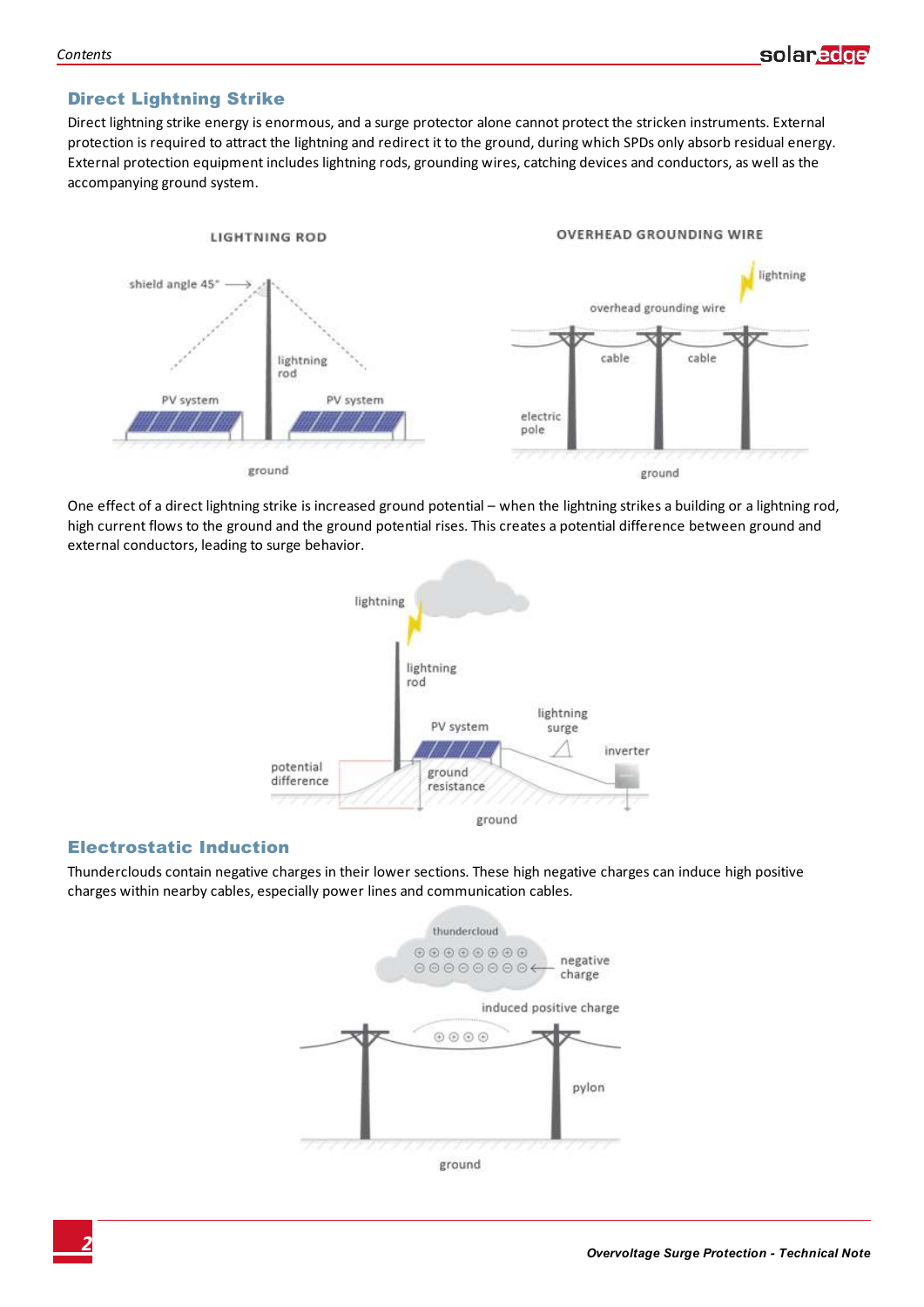

During discharge of the thundercloud (lightning), the positive charge accumulated in the cable is released, resulting in a surge in the cable in both directions.



ground

### <span id="page-2-0"></span>Electromagnetic Induction (Indirect Lightning)

A discharge between clouds and the ground generates a surging magnetic wave. When the magnetic wave reaches AC lines or communication cables, it induces a voltage surge.



### <span id="page-2-1"></span>What is a Surge Protection Device?

In order to avoid high voltage damage to a PV system, voltage surges should have a path to ground to avoid high energy from passing through electronics. In order to provide this path, all of the wiring exiting and entering the system should be coupled to ground through a Surge Protection Device (SPD), and all conductive surfaces should be directly grounded.

Examples of lines exiting and entering the system include the AC mains and communication lines, such as Ethernet cables, RS485 cabling and telephone lines. Note that SPDs on power lines provide protection that is different from circuit breakers; breakers protect equipment from overcurrent while SPDs protect equipment fromover voltage.

SPDs are usually a combination of Metal Oxide Varistors (MOVs), Gas Discharge Tubes (GDT) and/or Zener diodes, and current limiting devices that act to shunt charge to ground and to divert it from entering the protected system in the event of high voltage or current surges. Both MOVs and GDTs have a limited lifetime, and can handle a finite number of surge events.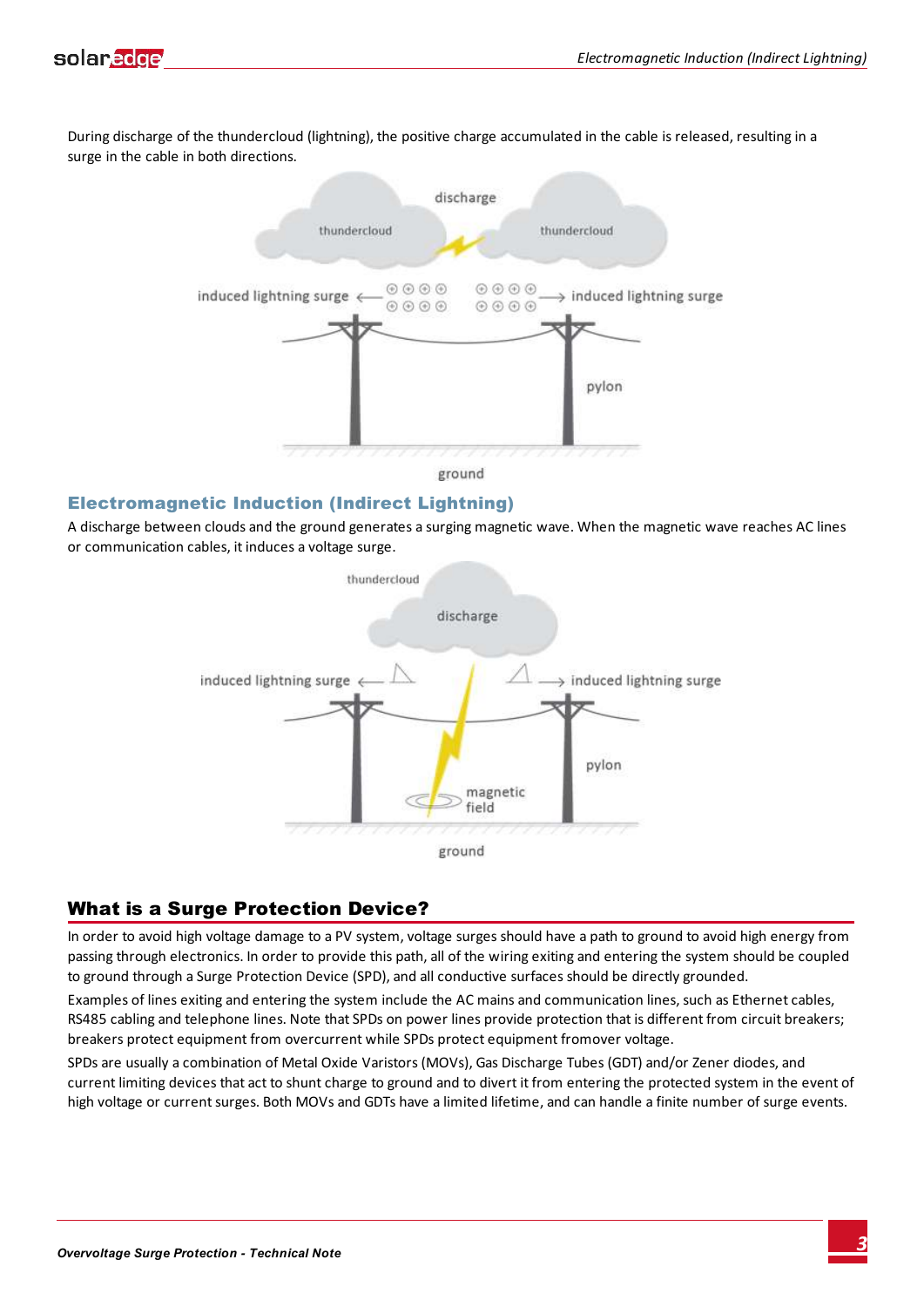# <span id="page-3-0"></span>Protection of SolarEdge Systems

### <span id="page-3-1"></span>Internal AC and DC Overvoltage Protection

The SolarEdge inverters and power optimizers conform to the IEC62109 safety standard. According to this standard, equipment permanently connected to AC must withstand Overvoltage Category III (marked OVC III), while DC connection must withstand OVC II. Impulse-withstand voltage ratings for the mains circuit are assigned based on the above OVC and on the mains system voltage, as in section 7.3.7.1.4 of IEC62109 and is > 4kV.

The inverter is manufactured with internal overvoltage protection on the AC and DC (PV) sides. If the PV system is installed on a building with an existing lightning protection system, the PV system must also be properly included in the lightning protection system. The inverters are classified as having Type III (class D) protection (limited protection). Varistors in the inverter are connected between phase and neutral cables, between neutral and PE cables, and between PV plus and PV minus terminals.

#### **NOTE**

Overvoltage surge protection requirements depend on the system configuration, physical parameters and geographic location, and should be implemented according to installation requirements. The SolarEdge inverter's internal SPD cannot match the surge protection capabilities provided by external protection devices.

The SolarEdge power optimizers have the same protection level as regular protection diodes that exist in every PV module. This means that the power optimizers can withstand the same surge events and voltages as the PV module.

#### <span id="page-3-2"></span>Internal RS485 Overvoltage Protection

SolarEdge commercial three phase inverters (SE50K or higher) are supplied with a built-in RS485 SPD that protects the RS485-1 bus.

## <span id="page-3-4"></span><span id="page-3-3"></span>Adding External SPDs to Your PV System

## **DC Side**

When using string protectors such as fuses, DC breakers or string diodes together with SPDs, the SPD must be installed between the fuses and the inverter, otherwise the PV strings would be unprotected if the fuse is triggered.





For inverters with an integrated fuse box, internal fuses should be bypassed in order to connect an SPD, and external string fuses should be connected.



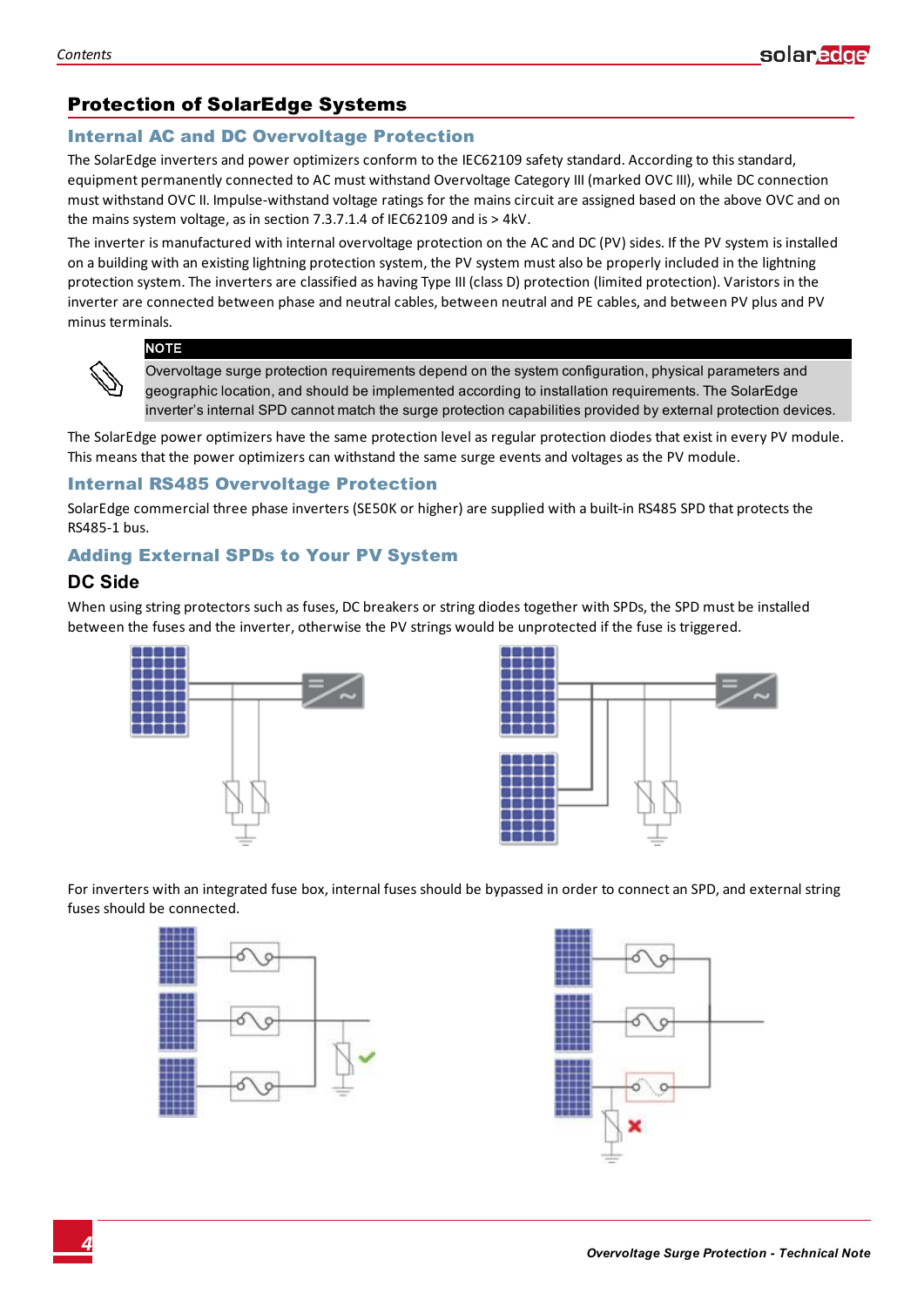SolarEdge recommends the Citel DS50VGPVS-1000 (or equivalent) for 277/480V inverters and the Citel DS50VGPVS-500 for 208V inverters: Citel [DS50VGPV](http://www.citel.us/datasheets/dc/CITEL_DS50VGPV_DataSheet.pdf) Series.

Installation specifications:

- Devices must be mounted outside of the inverter and in a NEMA Type 3R or higher enclosure for outdoor applications
- Each string can have an individual SPD, or multiple strings may be combined in a combiner box prior to wiring into the SPD

## <span id="page-4-0"></span>**AC Side**

SolarEdge recommends the Citel DS74US-277Y/G (or equivalent) for 277/480V inverters and the Citel DS74US-120Y/G (or equivalent) for 208V inverters: Citel [DS70U](http://www.citel.us/datasheets/ac_power/CITEL_DS_DS70U-U031501C.pdf) Range.

Installation specifications:

- Maximum wire length (not physical distance) between the SPD and the protected inverters: 9 m / 30 feet
- Many SPDs are DIN rail mountable, and should be mounted in a NEMA Type 3R or higher enclosure for outdoor applications, usually in the distribution panel closest to the inverters
- Multiple inverters can be connected to the same SPD if they share the same grid connection

## <span id="page-4-1"></span>**Communications Lines**

Power lines are not the only conductive cables that provide a path for voltage surges into inverter electronics. The communication lines (RS485 and Ethernet) should also be protected using external surge protection.

- For three phase inverters, an RS485 Surge [Protection](https://www.solaredge.com/sites/default/files/RS485_Surge_Protection_Device.pdf) Device is available from SolarEdge. Refer to the datasheet for technical specifications and a part number. Installation instructions are supplied with the SPD.
- <sup>l</sup> Commercial three phase inverters (SE50K or higher) are supplied with built-in RS485 SPD that protects the RS485-1 bus.
- For other types of communications lines (for example, Ethernet, or RS485 in single phase inverters), SolarEdge recommends using external surge protection devices on each communication line when the following conditions apply:
	- The distance between devices is more than 10 m  $/$  33 feet
	- There is a risk of induced surges

When possible, it is recommended to mount the communications SPD inside the SolarEdge inverter DC Safety Switch. Otherwise, when routing communication wires near AC and DC power lines, ensure that the conductor insulation used in the communications wires is rated as follows:

- When routing near DC power lines: 600V
- When routing near AC power lines: 300V

When routing communication wires from the DC Safety Switch into the inverter through the DC or AC power conduits, you may also put an insulating sleeve over the conductors – an example can be found here:

[http://www.evita.lt/en/vpvc9\\_53-polivinilchlorido-pvc-izoliacinis-vamzdelis-9\\_53mm-1m-600v-105c](http://www.evita.lt/en/vpvc9_53-polivinilchlorido-pvc-izoliacinis-vamzdelis-9_53mm-1m-600v-105c)

## **NOTE**

It is not advisable to route communication lines in the same conduit as DC or AC power lines external to the inverter. Instead, a separate conduit should be provided, using one of the DC Safety Switch knockouts as a point of entry.



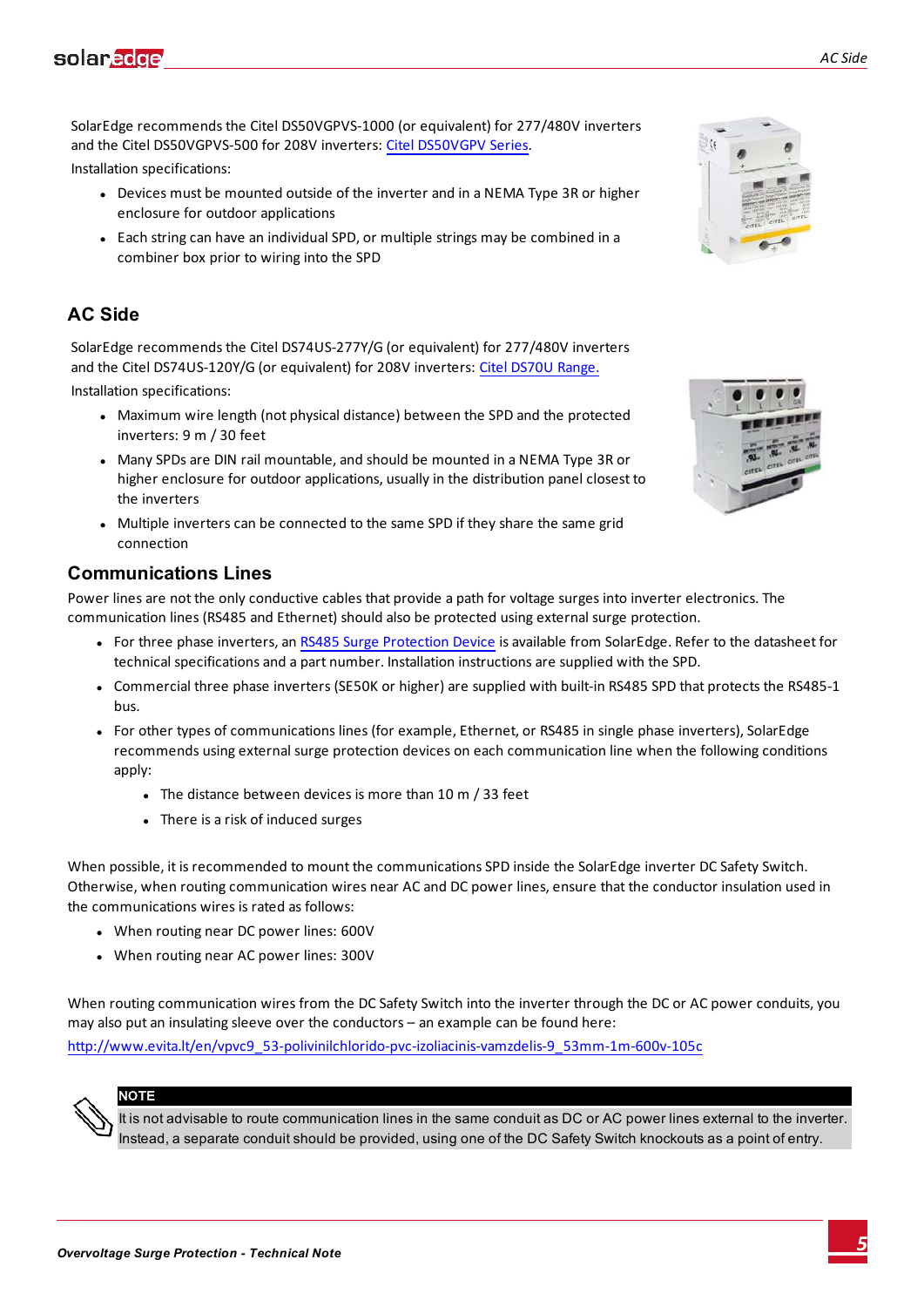#### **RS485 Surge Protection**

RS485 surge protection wiring requirements:

- Cable type: minimum 3-wire shielded twisted cable (a 4-wire cable may be used)
- Wire cross-section: 0.2-1.0 mm2/24-18 AWG (a CAT5 cable may be used)
- Maximum nodes: 32
- Maximum wire length between first and last devices: 1 km / 3300 feet

For three phase inverter applications, SolarEdge recommends the [SE-RS485-SPD2-K1](https://www.solaredge.com/sites/default/files/RS485_Surge_Protection_Device.pdf) RS485 Surge [Protection](https://www.solaredge.com/sites/default/files/RS485_Surge_Protection_Device.pdf) Device (SPD).

- Nominal Discharge Current: In(8/20)μs 5 kA
- $\bullet$  Maximum Discharge Current: Im ax(8/20)μs 15 kA

For other types of applications, an alternative to the above RS485 SPD is the [ZJBENY](http://www.zjbenyswitch.com/DC-Surge-Protection-Device/PV-DC-Surge-Protection-Device-1803.html) BUD-[40/3](http://www.zjbenyswitch.com/DC-Surge-Protection-Device/PV-DC-Surge-Protection-Device-1803.html) SPD.

- Nominal Discharge Current: In(8/20)μs 20 kA
- $\bullet$  Maximum Discharge Current: Im ax(8/20)μs 40 kA

An additional alternative to the RS485 SPD is the Citel DLA-12D3 (CItel DLA [Series\)](http://www.citel.us/datasheets/dataline/CITEL DLA DLA2 Series.pdf) or equivalent:

#### **Ethernet Surge Protection**

Ethernet surge protection wiring requirements:

- Cable type: CAT5/CAT6
- Maximum wire length between the inverter and the router: 100 m / 330 feet

Devices should provide surge discharge ratings of:

- $\cdot$  In: 10 kA 8/20 μs
- $\bullet$  Imax: 20 kA  $8/20 \mu s$

SolarEdge recommends the Citel MJ8 [series](http://www.citel.us/data_sheets/dataline/MJ8-Series-DataSheet.pdf) Ethernet SPD or equivalent.